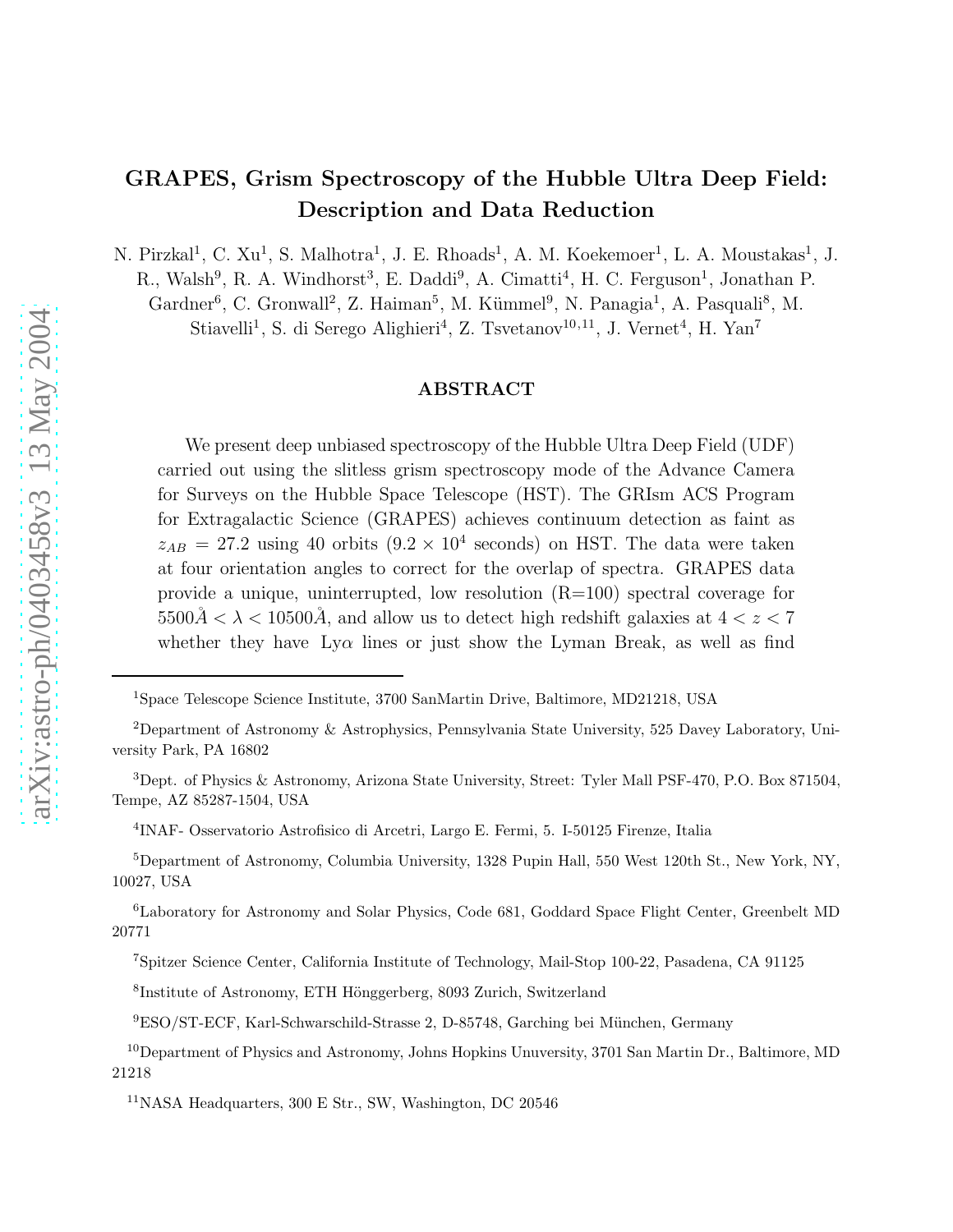low luminosity AGNs in an unbiased fashion. This paper describes in detail the observations and the data reduction, and examines the quality of the extracted spectra. Subsequent papers will deal with the analysis of the data. The extracted and calibrated GRAPES spectra will be available from MAST at STScI.

## 1. Motivation

The most common route for identifying the redshift and nature of distant extragalactic objects involves selection on the basis of broad-band color (e.g. Lyman Break Galaxies: Steidel et al. (2003), quasars: Fan et al. (2003)), narrow-band excess (Rhoads et al. (2001), Ouchi et al. (2003), Hu et al. (2002)), or photometric redshift (Connolly et al. 1997) followed by spectroscopic follow-up.

With the grism on ACS we are able to target all objects in the Hubble Ultra Deep Field in an unbiased way. For compact objects (Semi-major axis a=0.25") typical of high redshift galaxies we achieve continuum detection down to an AB magnitude of  $z_{AB} = 27.2$  (ACS) F850LP filter). The lack of OH emission bands in space, Hubble's superb resolution and red-sensitive CCDs on ACS all combine to make this one of the deepest spectroscopic samples available. While the grism spectra are low resolution, they are adequate to spectroscopically confirm galaxies between redshifts  $4 - 7$  by their Lyman-break at 1216 Å, to detect prominent emission lines from both normal galaxies and AGNs, and to detect the 4000 Å break at redshifts between  $0.5 - 1.5$ .

## 2. GRAPES

GRAPES consists of 40 HST orbits of pointed ACS grism (G800L) observations of the Ultra Deep Field (UDF), taken during the HST Cycle 12. The ACS G800L mode is a slitless spectroscopic mode sensitive to wavelengths ranging from about  $5500\AA$  to  $10500\AA$ , with a resolution  $R=100$  (40 Å per pixel resolution and a point source FWHM around 1.5 pixel). The GRAPES field overlaps mostly Tile 23 of the GOODS-S field. This is a field for which large amounts of multi-wavelength data already exist and for which deep spectra and spectroscopic identification of a large fraction of the sources can greatly improve the utilization of these data. The UDF was observed using the ACS grism for a total of  $9.2 \times 10^4$ seconds. The observations were taken at different epochs and at four different orientations (Position angles (PA V3) of 126, 134, 217, and 231 degrees, see Figure 1. These angles refer to the HST V3 axis positions). The UDF was observed using these orientations in order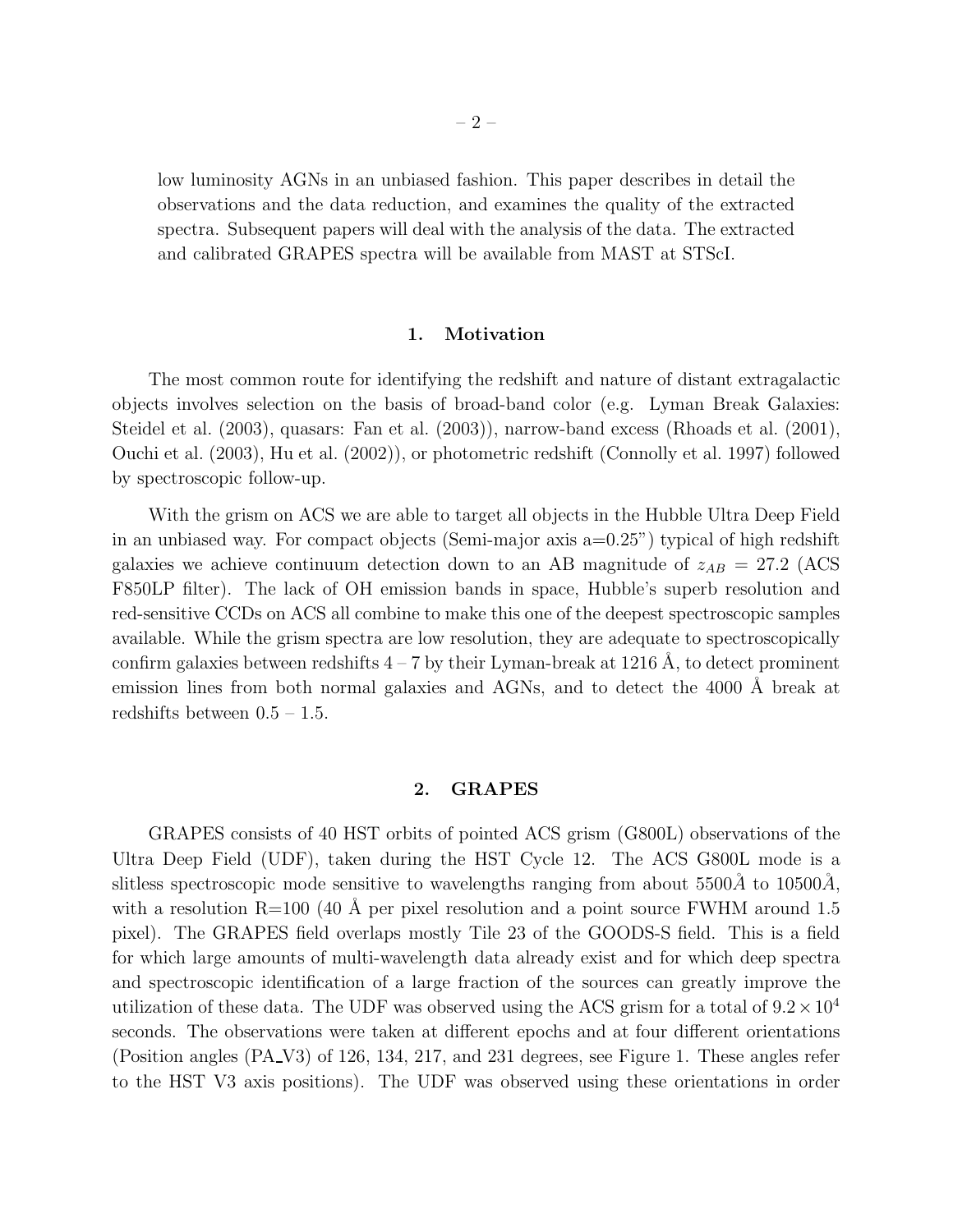to mitigate the effects of overlapping grism spectra in our slitless grism data. The relative angular differences between the GRAPES epochs were chosen after simulations showed that these could increase the number of spectra which remained uncontaminated by other spectra in at least one of the GRAPES epoch. Using several orientations strongly increases the possibility that the spectrum of a given object would be uncontaminated in at least one of the observations. The pointing, observing dates, and integration times of each of the four GRAPES epochs are summarized in Table 1. The spectral dispersion directions at each of the five epochs are shown in Figure 2. Each individual epoch listed in Table 1 consists of a small number of direct images taken using the F606W broad band ACS filter, and of a much larger number of G800L observations (see Table 1 for details). While the direct broad band imaging was relatively shallow, it was designed to be deep enough to astrometrically register our observations with the much deeper GOODS-S and UDF observations.

In addition to the four main GRAPES epochs discussed above, we also made use of preexisting ACS grism observations of the UDF field taken almost one year prior to our first epoch (PropID: 9352, PI: Riess, Riess et al. (2004)). These additional grism observations (epoch 0 in Table 1) have a comparable depth to each of our GRAPES epochs, are only marginally offset from the other GRAPES observations, and were taken at a different position angle than the GRAPES observations  $(PA_V3=117$  degrees). Using these publicly available observations allowed us to increase the cumulative grism exposure time of the GRAPES observations by nearly one fifth (see Table 1), bringing the total grism exposure time for the data discussed in this paper to  $1.1 \times 10^5$  seconds.

## 3. Peculiarities of ACS grism spectra

The GRAPES grism spectra are slitless which results in certain peculiarities which need to be considered when extracting and using these spectra: Every object in the field (and objects outside of the field whose spectra get dispersed within the field of view) produce a spectrum. First, the spectra are low resolution:  $60\AA$  nominally for point sources. Second, the background sky level is higher than in slit spectroscopy as each pixel sees the dispersed contribution at many wavelengths from different parts of the sky. Scaling and subtracting a high signal to noise super-sky estimate is required in order to bring the background residual errors down in the spectra of faint objects (Section 5.1). Third, the spectra of objects are all dispersed in one direction and can (and often do) overlap. To mitigate this problem we took data in different orientations to vary the dispersion direction relative to the objects positions in the field, and hence varying the amount of spectral overlap (see Section 6 where we discuss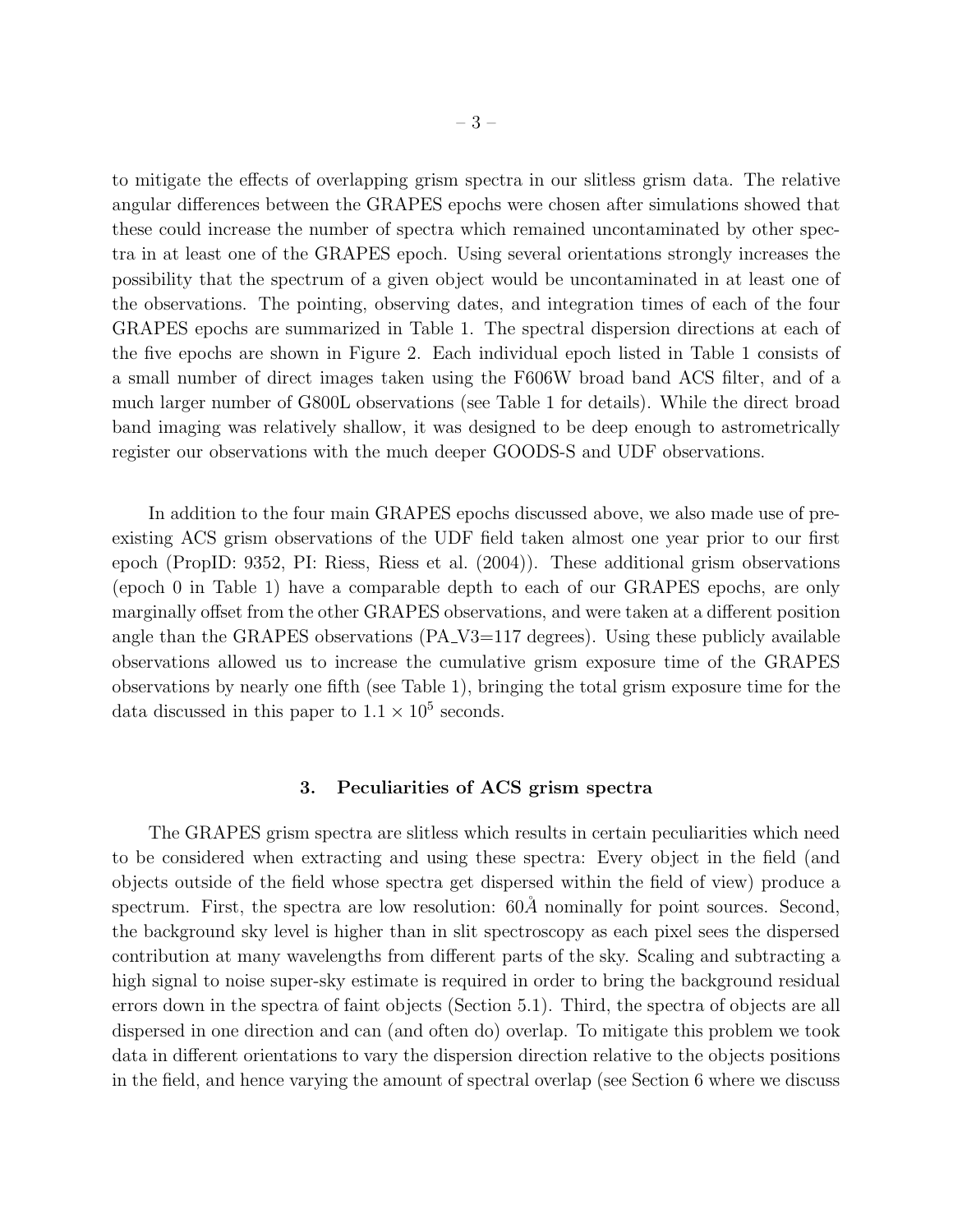estimating the amount of spectral contamination in each spectrum). Finally, large sources have additional problems: The effective resolution of the spectrum of an extended object is degraded just as a wider slit degrades the spectral resolution in slit spectra. The spatial extent of a large object can also cause the blue and red ends of a slitless, flux calibrated spectrum to roll up and wrongly appear to contain large amount of flux. This is because the observed spectrum is the intrinsic spectrum of the object convolved with its spatial structure (wavelength dependent) in the dispersed direction. This effect can be modeled, if some assumptions are made about the object shape as a function of wavelength, but cannot be generally corrected.

## 4. Data Reduction and object lists

The GRAPES data were obtained in a way that made them readily useable with a $Xe^{-12}$ , the slitless spectroscopy extraction package developed at ST-ECF. This package is designed to perform batch extraction of thousands of spectra from individual ACS G800L observations (Pirzkal et al. 2001b). This extraction package took care of most of the low level calibration aspect of the extraction process. The ACS grism mode field dependence (the variation of the grism resolution as well as the variation of the tilt of the dispersed spectra on the detector as a function of position on the detector), the sensitivity of the G800L grism, and the pixel to pixel wavelength dependent flat-field of the ACS Wide Field Camera (WFC) are well calibrated and properly taken into account by the aXe software.

The systematic and random error in the wavelength calibration is estimated to be  $20\AA$ (Pasquali et al. 2003). The ACS wavelength dependent flat-field is accurate to within about 1% at wavelengths smaller than 9000Å, and to about  $2-3\%$  at the redder wavelengths where fringing might affect the flat fielding. The error in the absolute flux calibration (not accounting for any aperture correction) is  $3\%$  from  $5000\AA$  to  $9000\AA$  and  $20\%$  past  $10000\AA$ (Walsh et al. 2004).

aXe produces a FITS file containing multiple FITS extensions, each containing a wavelength and flux calibrated extracted spectrum. In order to extract spectra from a G800L image, aXe requires a list of objects believed to be present in the field. However, one needs to bear in mind that the ACS WFC suffers from a significant amount of distortion (the field of view, when projected onto the sky is significantly skewed in the corners). This effect is routinely dealt with by the ACS Data Pipeline in the case of direct imaging data, but with grism data this distortion correction cannot be performed by the data reduction pipeline.

<sup>12</sup>http://www.stecf.org/software/aXe/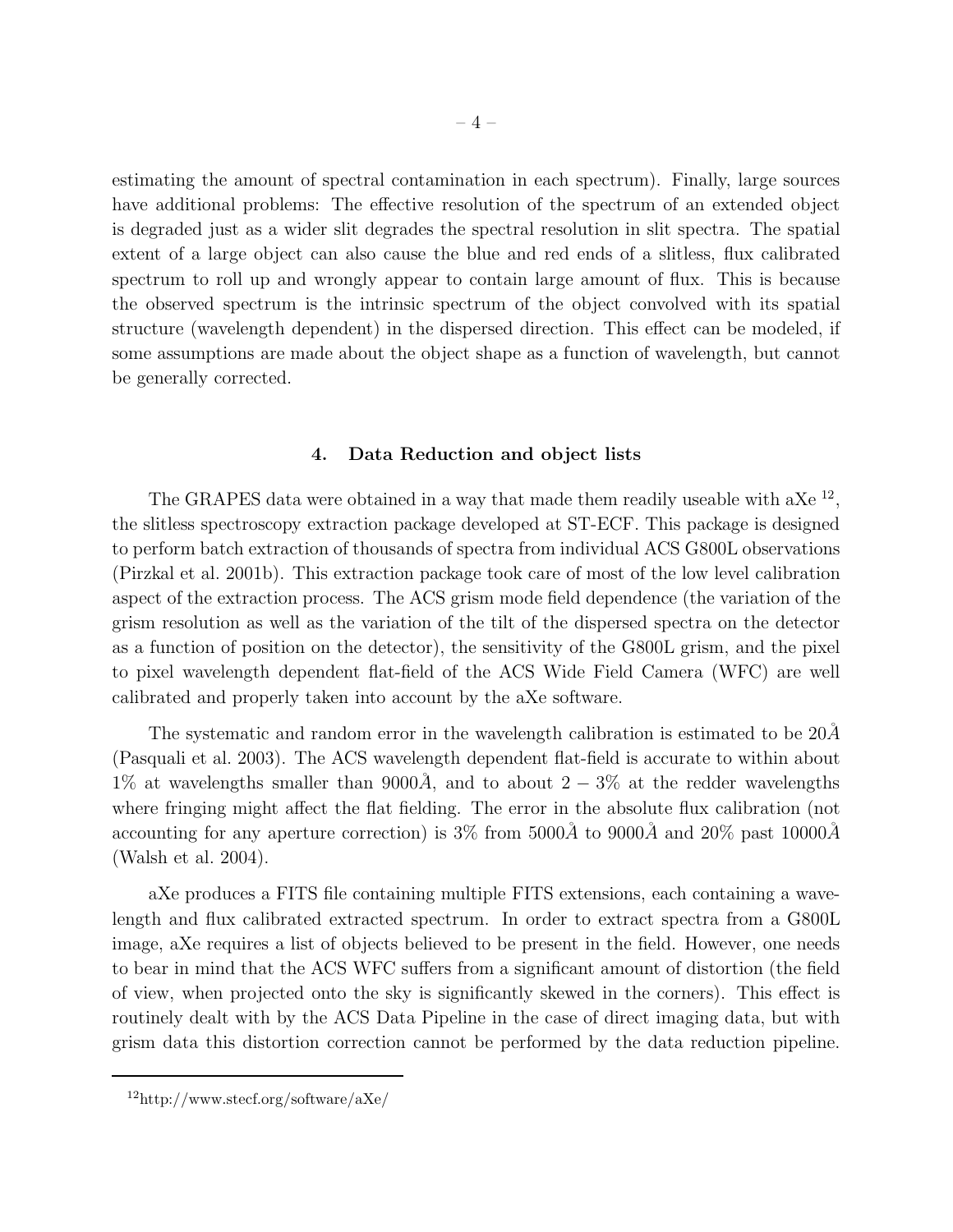The extraction of spectra must therefore be performed on distorted grism images where the positions of the spectra are skewed with respect to the true position of the object on the sky. Our method for properly generating an object list for each GRAPES grism observation is described in more detail below.

As a first step in the data reduction process, all the data, direct and grism, were processed using the version 4.1 of CALACS (Hack & Greenfield 2000) using the Best Reference Files from the STScI Archive. This step was handled automatically for us by the HST Data Archive. The direct images were processed using normal bias, dark, flat-fielding, and gain corrections using CALACS. For reasons mentioned above, the HST Archive final products, which are drizzled and geometrically corrected, were discarded. We instead used only the individually processed, non combined ACS datasets (FLT products). The grism observations were similarly processed using the CALACS based HST Data Pipeline. The flat-field used by CALACS for the G800L data was a unity flat so that no pixel to pixel corrections were applied at that time, but so that quadrant gain correction would be properly applied (CALACS applies the flat-field and the gain correction at the same time). In the end, the G800L data were therefore bias, dark, and gain corrected, but no pixel to pixel flat field correction was applied. The flat-fielding of the grism data was handled by the extraction software aXe during the extraction process as explained in more details below.

#### 4.1. Aligning images and cosmic ray removal

Cosmic rays and other cosmetic defects, which are not removed by CALACS, were identified and removed from both the direct and grism images using the IRAF task Multidrizzle (Koekemoer et al. 2002). Multidrizzle is an implementation of the Blot/Drizzle technique (Fruchter & Hook 2002) which allows for bad pixels and cosmic rays to be identified in each image of a stack, whether these have been dithered or not. This method computes a high-signal to noise, combined, cosmic-ray free image of the field of view and then replaces bad pixels in individual images with values drawn from this cleaned up image. The result of processing data with Multidrizzle is that of 1) generating deep stacks of both the direct and grism images which have been geometrically corrected (to compensate for the large amount of distortion), and of 2) generating copies of the original data which have been completely cleaned of CRs and other bad pixels, but are otherwise not modified in any way. In order to properly remove cosmic rays from our images, Multidrizzle requires a very good a-priori knowledge of the relative shifts and rotations between our images. We therefore first deter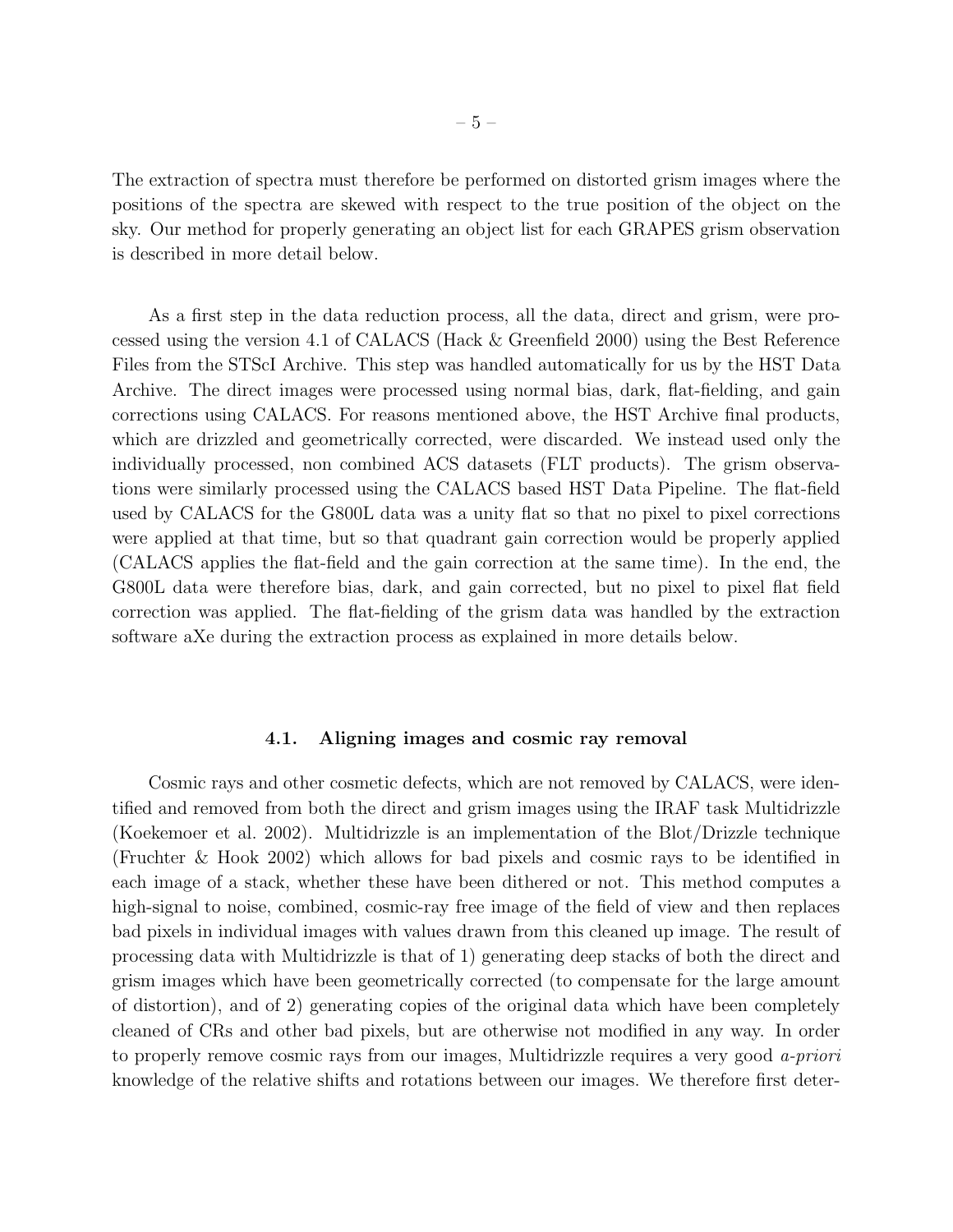mined these carefully for both the set of shallow direct and the larger set of grism GRAPES images.

The shallow direct images from GRAPES were affected by cosmic rays and only contained a few bright point sources. In order to align these images and removes the effects of the cosmic rays, we started by selecting 10-30 compact sources to serve as a matching set. This matching set was used to compute initial offsets and rotations between each individual direct images. The images were individually drizzled and the positions of the matching sources were individually measured in the singly drizzled images using 3 different algorithm (centroiding, centroiding with masking nearby sources, 2-D IRAF gaussfit). The set of 3 independently measured positions were averaged if they agreed to within 0.3 pixel. If they did not agree, the corresponding source was removed from the matching set and the shifts and rotations between images were recomputed. This method had two advantages: 1) some "well behaved" extended sources could be used to align our shallow direct imaging GRAPES images since these did not contain enough bright point sources, 2) cosmic-ray contaminated sources could be effectively removed from the source list (note, the singly drizzled images are heavily contaminated by cosmic rays). The determined coordinates then are fed into a minimum  $\chi^2$  fit algorithms to find the relative shifts and rotations. The residuals of this fit was within 0.1 pixel in all cases.

When determining the shifts and rotations between individual grism observations, we used the same method used with the GRAPES direct images but using the measured positions of 10-20 of the slightly dispersed (over 2-3 pixels) point-like zeroth order spectra (which are present in the ACS G800L grism images). The residual of the fit was within 0.2 pixel.

## 4.2. Generating the object catalog

The grism component of the GRAPES data reaches significantly deeper than the GRAPES direct imaging. We used the GRAPES direct images to astrometrically lock down the position of objects which were independently detected from a much deeper GOODS z band. The deeper GOODS z band image was assembled using publicly available data and in such a way that it matched the GRAPES field. This image was  $5'25'' \times 5'25''$ , which is larger than the individual GRAPES observations  $(3'4'' \times 3'4'')$ .

As discussed above, aXe requires a catalog of objects which has been derived using a nongeometrically corrected direct image of the field. The position of objects fed to aXe should be given as if these were positions within a non-geometrically corrected direct image of the same field just prior to placing the G800L dispersive element in the optical path. The GOODS z band Public Data 1.0 image, on the other hand, is a completely reduced, geometrically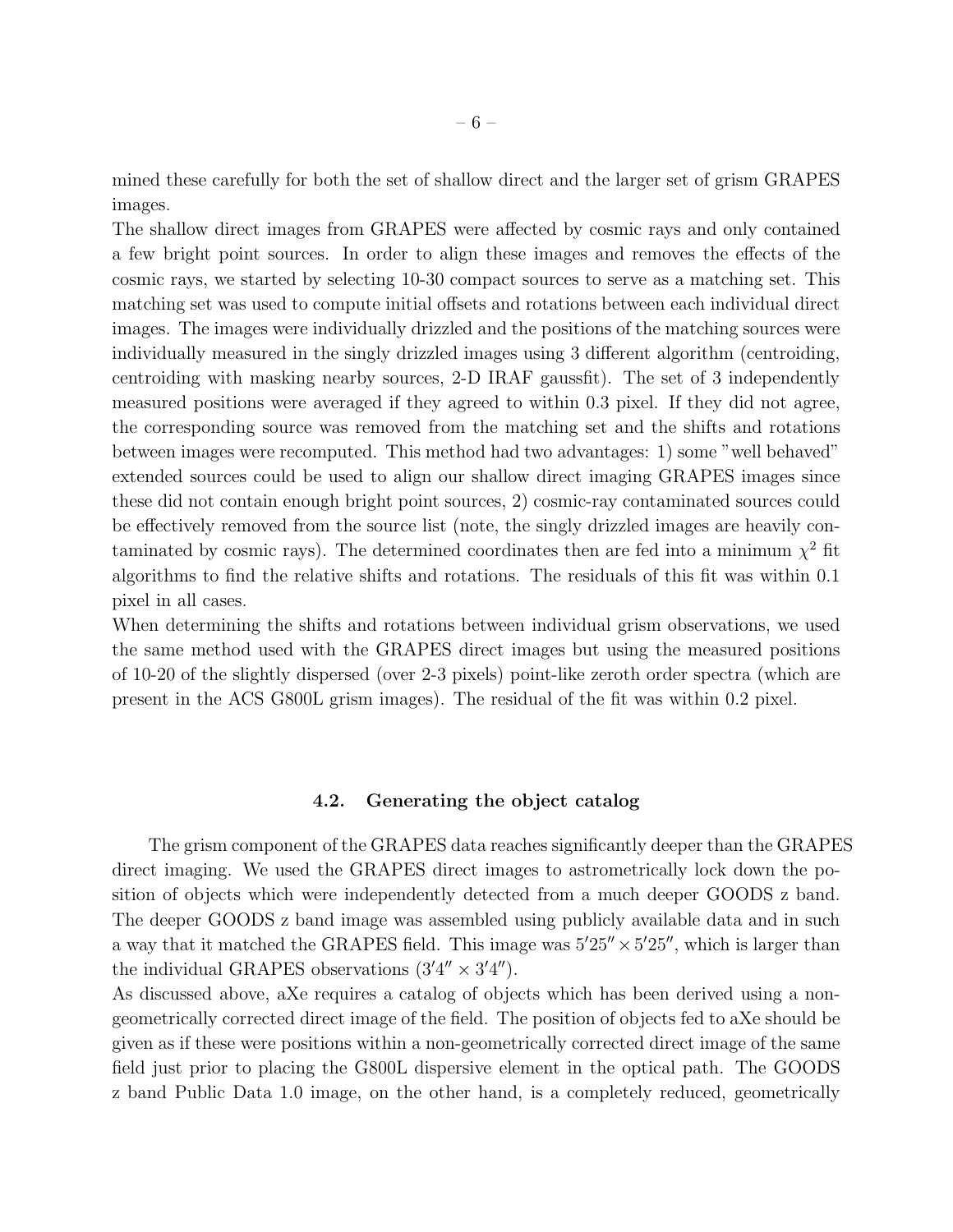corrected image of the field.

We used Sextractor to generate a master catalog of the objects in the GRAPES field using the very deep GOODS broad band images. We used a detection and analysis thresholds (DETECT THRESH, ANALYSIS THRESH respectively) of 1.8 sigma, a minimum number of pixels above threshold (DETECT MINAREA) of 5 pixels, and used a 2 pixel FWHM Gaussian as a detection filter (FILTER NAME). The catalog was manually edited to remove spurious detection near the edges of the GOODS mosaic.

At each of the five epochs listed in Table 1 we then proceeded as follows. A few hundred objects between the master catalogue and the catalogue from the GRAPES shallow direct images were matched automatically and a minimum  $\chi^2$  fitting (with 5 sigma clipping) was performed to map between the two sets of the coordinates. The master object catalog was then transferred to the field of view of each individual GRAPES epoch. We only allowed for a first order transformation without scale changes (e.g. translation plus rotation) because both the shallow GRAPES direct image stacks, and the deeper GOODS image (from which the master object catalog was generated) were geometrically corrected. The RMS of the fit at each epoch was typically on the order of 0.3 pixels. This small amount of residual is indicative of the high levels to which the ACS optical field distortions have been calibrated. Once the UDF object catalog became public and available to us, we revised our master object catalog to include all of the sources included in the UDF catalog, plus bright sources from the GOODS catalog which are outside of the GRAPES field of view but likely to contaminate the spectra of the objects in the GRAPES field. Restricting ourselves to sources with  $z_{AB}$  < 29.5 (which is conservatively deeper than what we expect to reach with the GRAPES spectroscopic observations), our final object master catalog contained 5138 UDF objects with  $z_{AB}$  ranging from 14.9 to 29.5. Our master object catalog contains an additional 989 objects which were selected from our GOODS z band and the GOODS public catalog and which are within 10" of the GRAPES field (200 WFC pixels). These we included solely to later estimate the amount of spectral contamination in the GRAPES calibrated spectra (see Section 6).

The object catalogs generated for each of the GRAPES epochs still required some processing in order to compute object catalogs that corresponded to individual G800L observations (i.e. FLT files). Because the G800L and F606W GRAPES observations were always taken using the same guide stars and within the same visit at each epoch listed in Table 1, we were able to use the World Coordinate System (WCS) of both the F606W and G800L stacks to accurately compute the position of objects in the the G800L image stacks (better than 0.5 of a pixel, see Pirzkal et al. (2001)). These newly created object list, transformed to the reference frame of G800L image stacks, together with the knowledge of ACS geometric distortion, and of the offsets and rotations between individual images in the image stack, ultimately allowed us to accurately compute the position of each object in each of the indi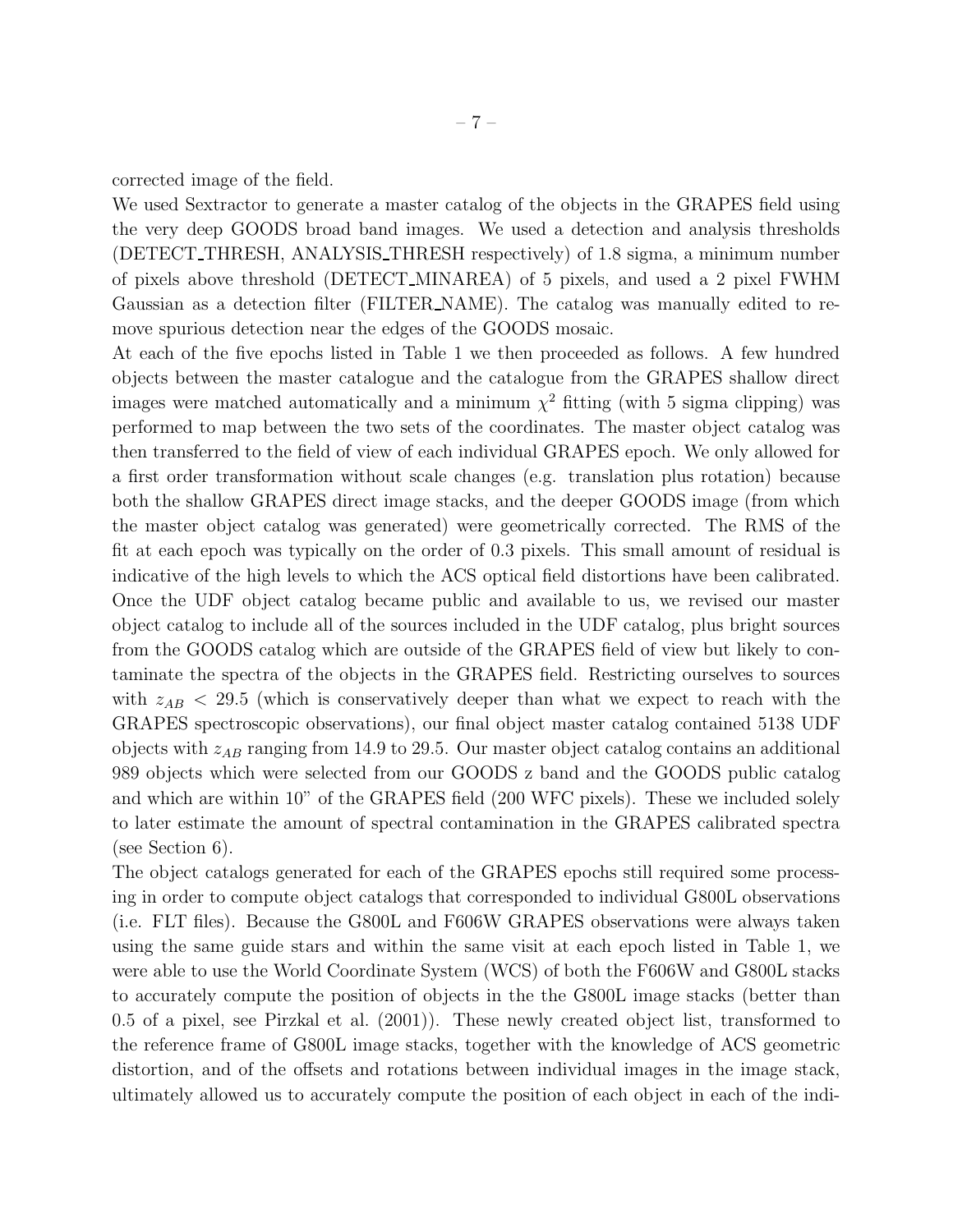vidual GRAPES G800L observations. The IRAF task TRANBACK, was used to perform this last computation. This task uses exactly the same code as the IRAF DRIZZLE task does and therefore handles the issues of reference pixels, geometrical distortion, orientation, input offsets and rotations in a completely self consistent manner. In the end, the series of manipulations we just described allowed us to individually produce complete (down to the levels reached by our master object catalog described above) lists of object for each of our G800L GRAPES observations, using only a relatively small amount of GRAPES direct imaging.

#### 5. aXe extraction

Following the generation of individually cosmic ray cleaned, bias subtracted and gain corrected G800L datasets, and the computation of object positions in each of these G800L datasets, we used aXe to perform the extraction and calibration of the extracted spectra.

## 5.1. Background estimate

An improper estimate of the local background of a faint spectrum can lead to large errors in both the flux calibration of the spectrum as well as its shape. The level of the background is expected to vary slightly from one observation to the next (it is a combination of zodiacal light and earth limb reflection). aXe was designed to allow one to compute an estimate of the background of an observation by masking out the locations of known spectra and replacing these by interpolating the levels of neighboring regions. This method was found to work relatively well for bright objects but not well enough for faint spectra because it does not account for small smooth, correlated variation of the background as a function of position on the detector. We therefore chose to use a G800L mode super-sky estimate which we generated using 84 individual G800L observations obtained from the HST Archive. These datasets were completely independent of the data obtained for this project. Spectra in these datasets were located using Sextractor (Bertin & Arnouts 1996) by simply finding groups of connected pixels one or more sigma above the local background. The pixels thus detected in each dataset were marked in an associated IRAF BPM bad pixel map. This BPM map, containing the set of pixels we want to avoid when using these images with IRAF tasks, was enlarged slightly by convolving it with a 20 pixel wide gaussian. Each dataset was then normalized by its mode using a 10 iteration, 3 sigma rejection algorithm, and the resulting 84 masked and scaled datasets were finally averaged together using the IRAF task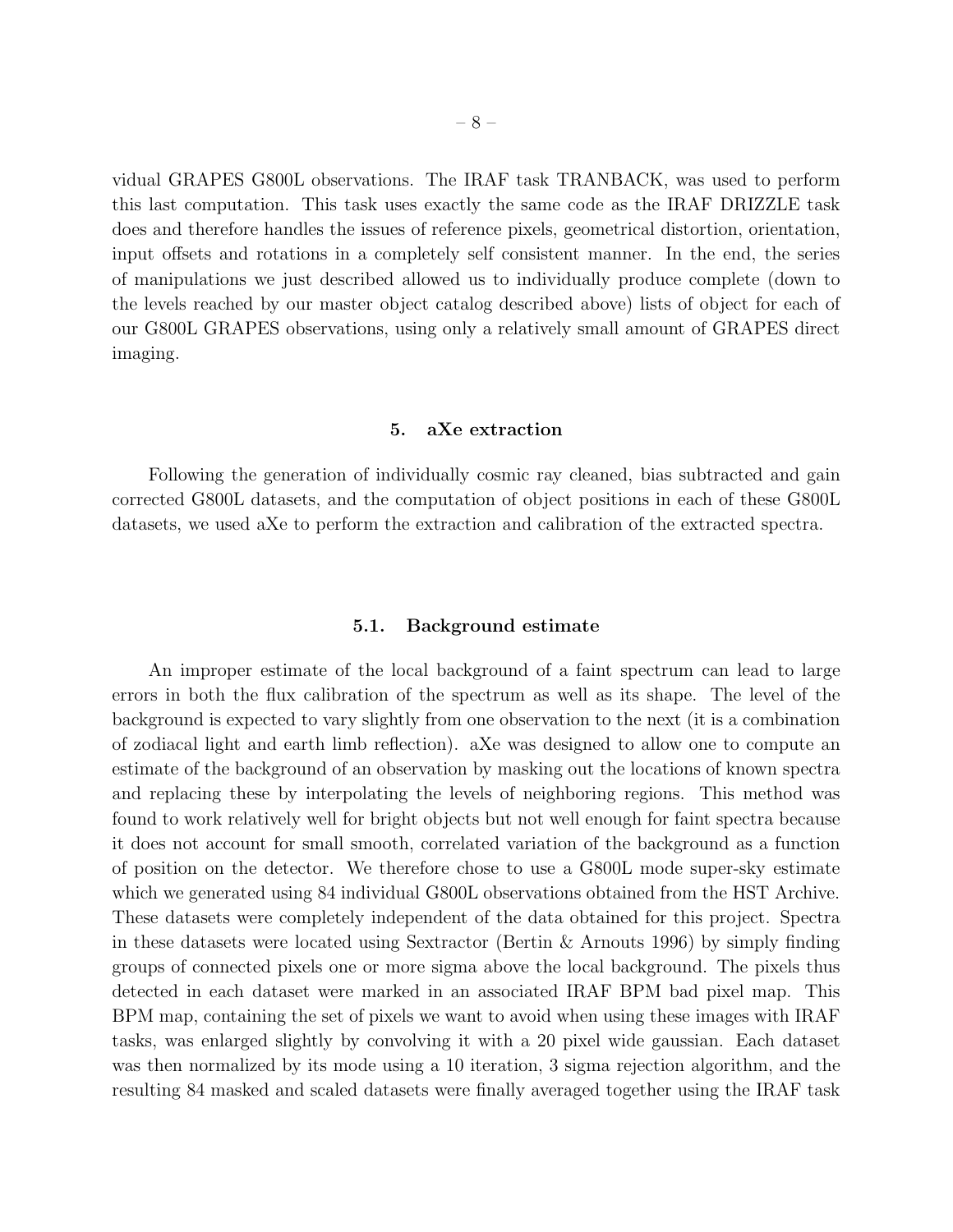imcombine. A high signal to noise estimate of what an observation of an empty part of the sky would look like when observed using the ACS WFC G800L grism mode was thus generated. We further checked and improved this super-sky by scaling and subtracting our super-sky from each of the initial 84 datasets. Four datasets were found to have too few unmasked pixels and to be a somewhat poorer fit to our super-sky estimate. These were removed from our list and the remaining 80 datasets were used once again to compute a slightly improved version of our super-sky. It is this later iteration of the super-sky which was used for the spectral extraction of the GRAPES data described in this paper.

## 5.2. Extraction

We extracted individual spectra using the aXe software. First, we removed the background from each individual exposure. This was done by computing the scale factor between our super-sky and regions of the observation which was a-priori known to not contain any spectral information (based on the much deeper object catalog we were using). We actually made use of the aXe Background Estimate (aXe BE) task to determine which part of each individual observation should be used to compute this scale factor. Using the aXe task produced a more conservative selection of the background portion of the observation than when using SeXtractor as we did previously. Once the scale factor was computed, we scaled and subtracted our super-sky to the individual observation. This method worked well and proved to be robust. We estimate that the residual error level in our background subtracted observations to be within a few  $10^{-4}$  counts/s/pixel.

In addition to the improved background subtraction, we also made several conservative choices of aXe extraction parameters: while aXe does allow for the extraction of an object to not be perpendicular to the spectral trace (allowing for a highly elongated object to be extracted along the direction of its semi-major axis), we conservatively turned this feature off for objects with a semi-major axis size smaller than 10 pixels and with a measured ellipticity smaller than 0.5 to avoid the possibility of adding artifacts to the extracted spectra. We performed both narrow and wider extractions of the spectra. The extraction widths were set to twice the distance separating the tangent lines which are parallel to the dispersion direction (nearly horizontal on the detector) above and below the ellipse described by the Sextractor parameters A IMAGE,B IMAGE, and THETA IMAGE. The smallest allowed extraction width was set to 6 pixels. These parameters were chosen to maximize the signalto-noise in faint point sources and slightly larger objects at the expense of flux conservation.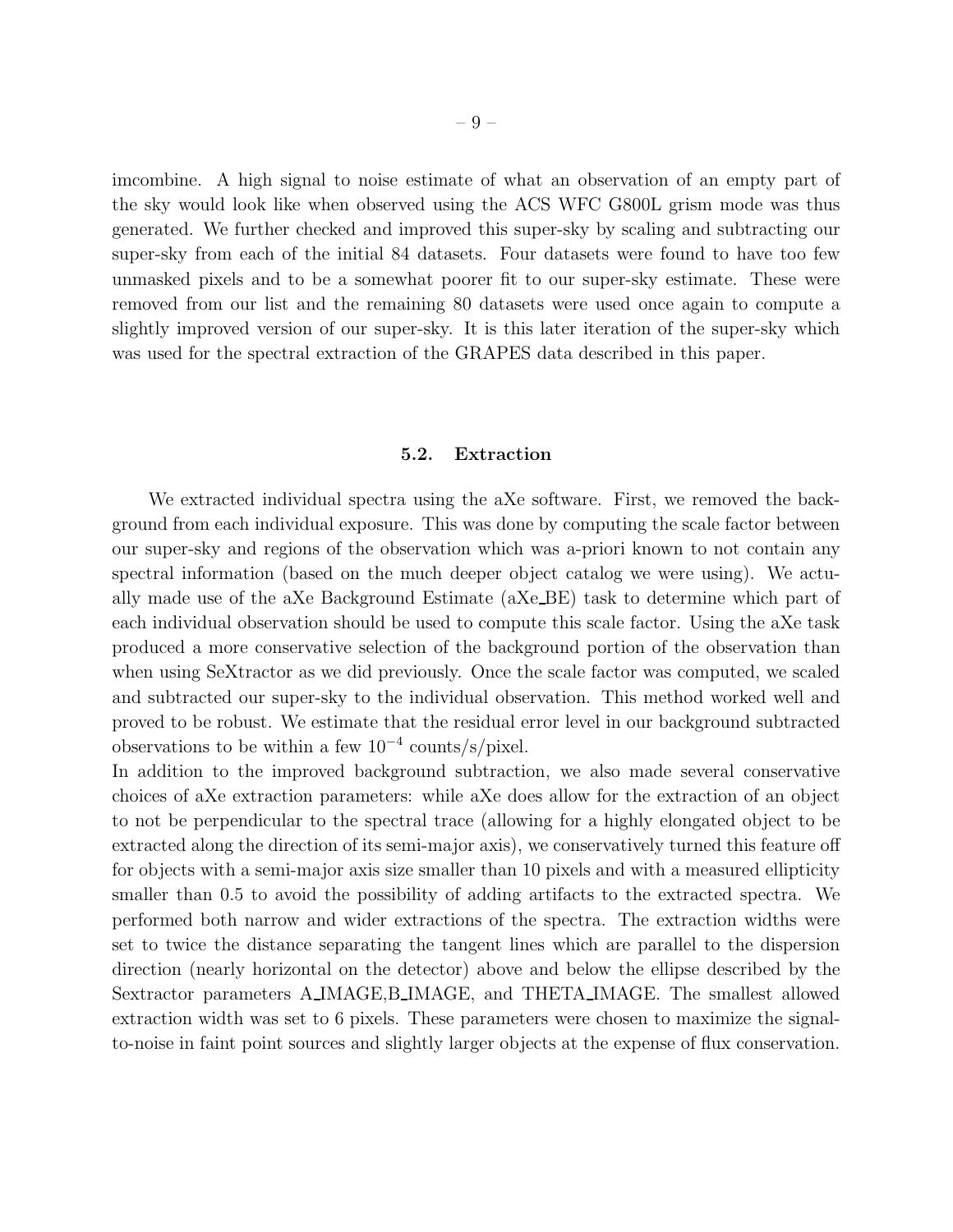## 5.3. Spectra combination

Following their extraction using aXe, individual spectra of objects observed at the same epoch (and hence subjected to the same contamination from nearby objects and also with objects being similarly oriented with respect to the spectral dispersion direction) were combined together to improve their signal to noise. The combination was done by first linearly interpolating each spectrum onto a common wavelength scale, and then by performing a 3 sigma rejection weighted (by exposure time) average at each wavelength (The 3 sigma rejection was used to ensure that we removed the effect of any left over cosmic ray or cosmetic glitch present in the individually extracted spectra). The earlier use of Multidrizzle to cleanup the original grism image made the 3 sigma rejection step largely redundant as the effect of most comic rays and bad pixels were almost always properly removed at the early stage of the data reduction process.

## 6. Contamination estimate

The effect of the contamination from nearby neighbors is different from one epoch (i.e. orientation) to the next. We recomputed the contamination level of each spectrum assuming that the object had a flat spectra (equal flux at each wavelength), using the sizes listed in the original Sextractor catalog, and the relative throughputs of the different ACS G800L dispersive orders. Using this information, and the position of every spectral order of every object in the field, we estimated the fraction of the flux at a chosen wavelength of a given spectrum which was contaminated by the flux originating from neighboring spectra. This step was performed for each spectrum extracted at each epoch and the estimate of the contamination (in percent) was updated in the final version of the GRAPES extracted spectra.

## 7. Availability of the reduced GRAPES spectra

The extracted and calibrated spectra described in this paper are expected to be made available through the STScI MAST archive in June 2004. Information on how to retrieve these data can be obtained from http://www.stsci.edu/. The spectra are in the aXe SPC output product file formats and are multi-extension FITS files with each extension containing a binary table describing the spectrum. Users should refer to the aXe User Manual  $^{13}$ , to get the detailed description of the content of these files. The contamination information in the

<sup>&</sup>lt;sup>13</sup>Available from http://www.stecf.org/software/aXe/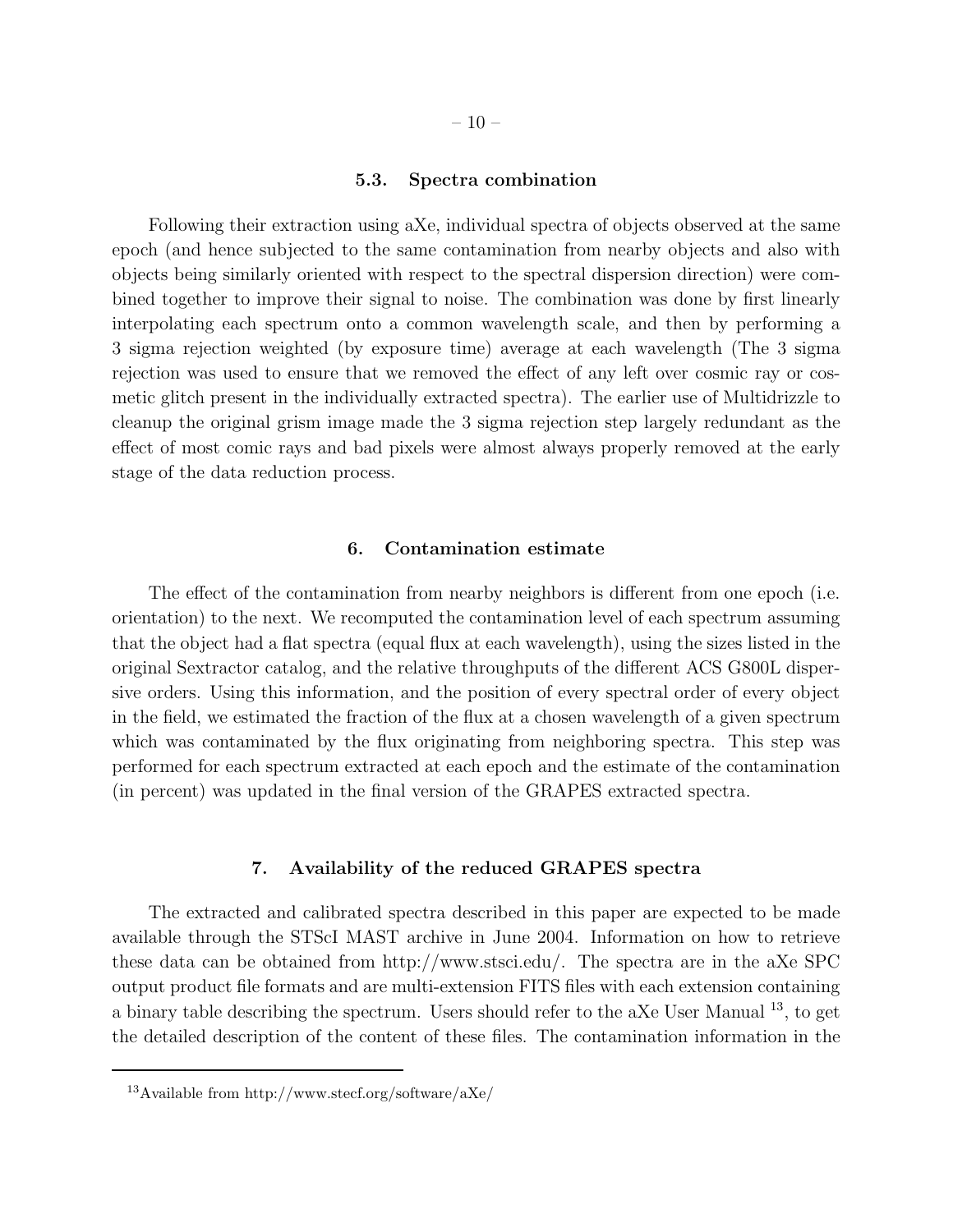SPC files was computed according to Section 6. Spectra of objects observed at each of the epochs listed in Table 1 are being made available, including the computation of the spectral contamination which was described above.

# 8. Description of GRAPES spectra

5138 spectra were extracted and combined. Most of these spectra were observed at more than one epoch, but not all spectra remained completely uncontaminated by nearby objects at all epochs. The quality of the final combined spectra therefore vary somewhat from one spectrum to the next. 1421 objects are brighter than our nominal limit of  $z_{AB} = 27$  and potentially have useful spectra. A histogram of the magnitude of objects with extracted spectra is shown in Figure 3. The quality of the background subtraction process described in section 5.2 is illustrated in Figure 4 where we plot synthetic z band magnitudes (obtained by convolving the GRAPES spectra by the ACS z band filter bandpass) to the published UDF z band magnitude of the same objects. A way to access the information content of each spectrum is to compute its net significance  $\mathcal{N}$ , which we define as the maximum cumulative S/N of a spectrum. Figure 5 shows the net significance distribution to peak below the value of 10 which is an indication that we attempted to extract extremely low S/N spectra (the correspondingly faint objects were included in our object master catalog so that they would be accounted for when recomputing the level of spectral contamination as discussed in Section 6) The significance was computed for each spectrum by sorting the resolution elements in increasing signal to noise, computing a running cumulative S/N using an increasing number of bins (of intrinsically decreasing  $S/N$ ) up to the point where the cumulative  $S/N$ is observed to turn-over and adding additional data only ends up decreasing the resulting cumulative S/N. A low significance implies that there is little information in the spectrum significantly above noise. A higher net significance implies that either an isolated emission feature (e.g. Ly $\alpha$  emitter with little to no background), a significant level of continuum emission exists, or a combination of the two. Sorting pixels on signal to noise prior to calculating net significance implies that even a pure noise spectrum will yield positive  $\mathcal N$ . Simulations show that a one-dimensional pure Gaussian noise spectrum containing  $n_{\text{pix}}$  independent pixels and no true signal will have  $\mathcal{N} \approx 6.35 \sqrt{(n_{\text{pix}}/100)} \pm 0.72$ . Thus a spectrum with  $\mathcal{N} > 8.5\sqrt{(n_{\text{pix}}/100)}$  corresponds to a  $3\sigma$  detection of real signal in the grism data. Out of the 5138 GRAPES spectra, 1680 spectra have a computed net significance greater than 10. This number is close to the number of objects brighter than  $27<sup>th</sup>$  magnitude and demonstrates the tight relation (on average) between an object magnitude and the quality of its spectrum (Figure 6).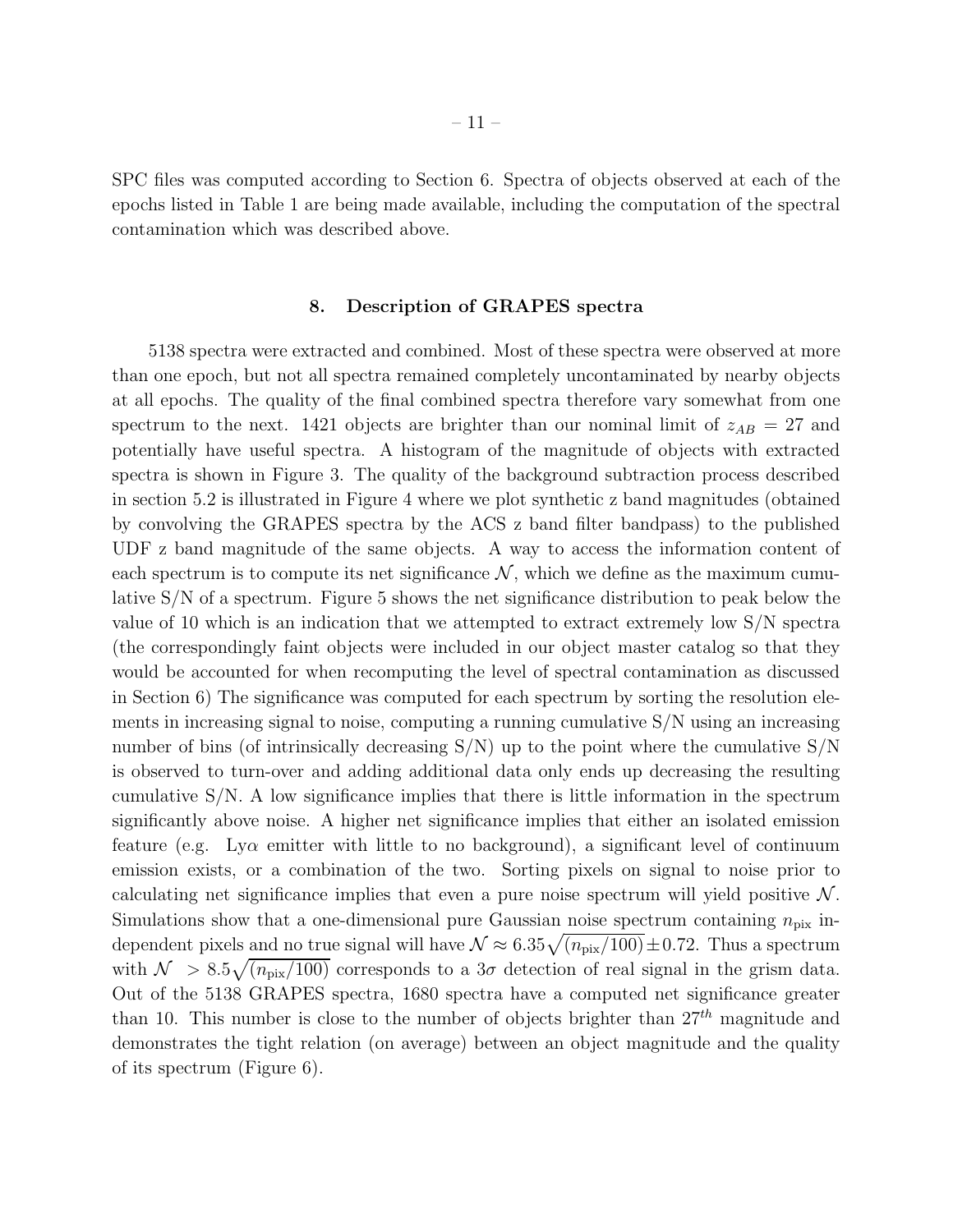## 9. Sample spectra

A few spectra from GRAPES are shown in Figure 7 where we present spectra of 10 objects with z magnitude ranging from 18.3 to 27.1. Table 2 summarizes the properties of these objects. These were obtained by averaging the 5 epoch observations available for each object. The spectra were simply resampled onto a common grid and averaged. No attempt was made to compensate for the differences in orientation of extended objects with respect to the dispersion direction. The quality of the flux and wavelength calibration is illustrated in Figure 8, where we over-plotted the 5 individual epoch extracted spectra of a dwarf star, showing the agreement in wavelength and flux calibration between observations taken at several months intervals and using different parts of the ACS WFC detector.

## 10. Conclusion

We described the GRIsm ACS Program for Extragalactic Science (GRAPES) which is an ACS slitless spectroscopy survey of the Hubble Ultra Deep Field (UDF) using 40 orbits  $(9.2 \times 10^4 \text{ seconds})$  on HST. We have extracted the spectra of 5138 objects, down to an AB magnitude in the ACS z band (F850LP) of 29.5, each observed at up to 5 distinct epochs and orientation on the field (1421 objects brighter than  $z_{AB} = 27$ , 1680 objects have a net spectral significance which is above 10). These extracted data are to be made available via the STScI MAST data archive in June 2004. These spectra are low resolution slitless spectra  $(40\AA)$  per pixel, with a nominal point source resolution of  $60\AA)$  which are fully wavelength and flux calibrated. We estimate the absolute wavelength calibration (which is astrometry limited) to be within  $20\AA$  and the absolute flux calibration to be within  $3\%$  from  $5000\AA$  to  $9000\AA$ .

This work was supported by grant GO -09793.01-A from the Space Telescope Science Institute, which is operated by AURA under NASA contract NAS5-26555. This project has made use of the aXe extraction software, produced by ST-ECF, Garching, Germany.

## REFERENCES

Bertin, E. Arnouts, S. 1996, A&AS, 117, 393

Connolly, A.J., Szalay,A.S., Dickinson, M., Subbarao,M.U., Brunner,R.J. 1997, ApJL, 486, L11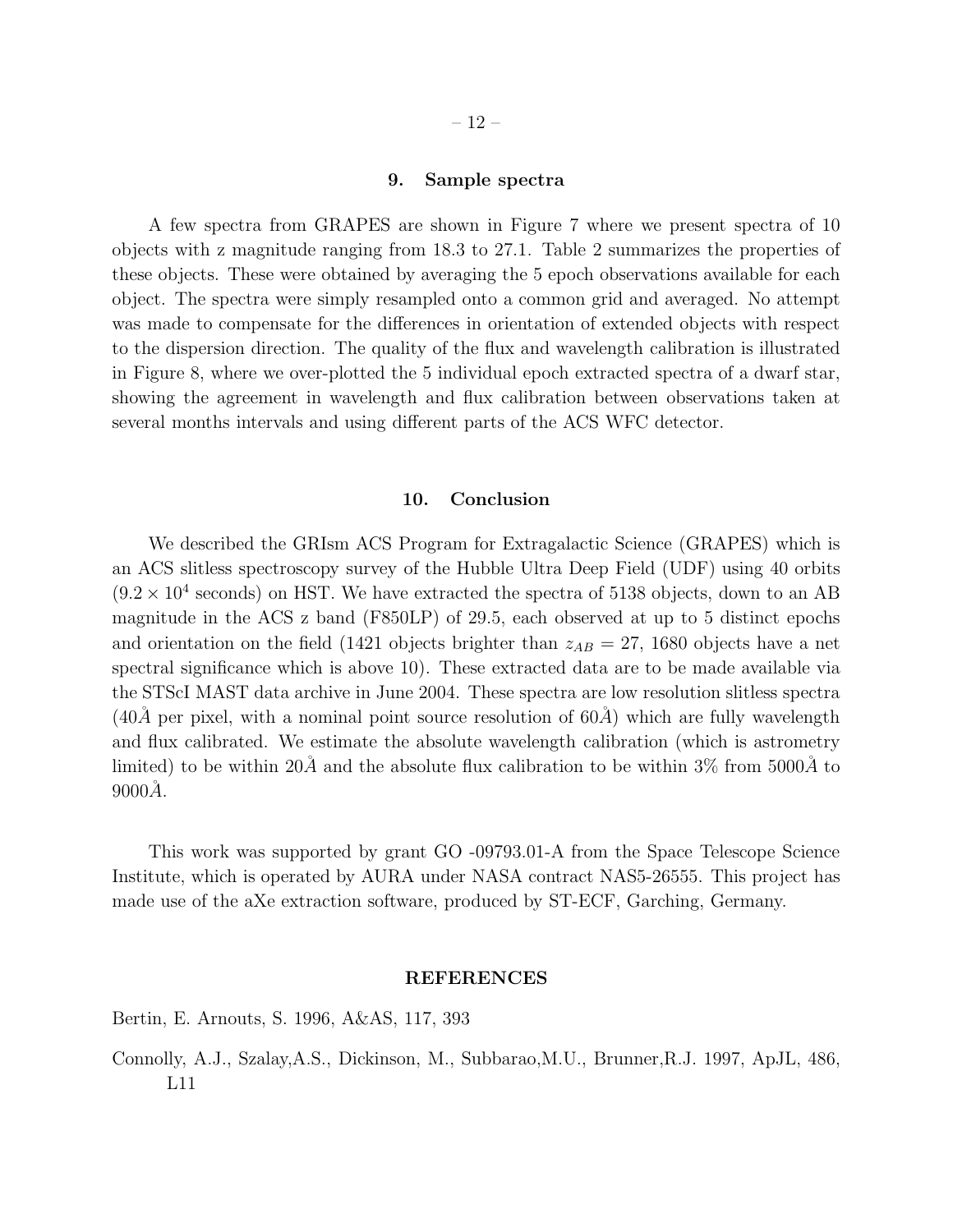Table 1. Summary of the GRAPES Observations. Epochs 1-4 are the main GRAPES epochs. Epoch 0 consists of previously observed data which were obtained from the HST Data Archive. The number of individual exposures is indicated in square brackets next to the exposure time. (\*) Epoch zero direct images were taken using the F850LP filter, all other epochs used the F606W filter.

| Epoch                      | PA <sub>-</sub> V <sub>3</sub> | Observing<br>Date                      | RA         | Dec                                                                      | Direct (F606W)<br>Seconds                  | Grism (G800L)<br>Seconds                    |
|----------------------------|--------------------------------|----------------------------------------|------------|--------------------------------------------------------------------------|--------------------------------------------|---------------------------------------------|
| $\theta$<br>$\overline{2}$ | 117<br>126<br>134              | 2002 01 10<br>2003 22 09<br>2003 01 10 | 3:32:39.00 | $3:32:37.52$ $-27:46:46.55$<br>3:32:39.00 -27:47:29.10<br>$-27:47:29.10$ | $2000.0$ [4] (*)<br>708.0 [2]<br>708.0 [2] | 18840.0[16]<br>24667.0 [17]<br>24667.0 [17] |
| 3<br>$\overline{4}$        | 217<br>231                     | 2003 02 12<br>2003 17 01               | 3:32:39.00 | $-27:47:29.10$<br>3:32:39.00 -27:47:29.10                                | 708.0 [2]<br>708.0 [2]                     | 21644.0 [15]<br>21644.0 [15]                |

Table 2. The ID (from the UDF public catalog 1.0),  $i_{AB}$  (F775W),  $z_{AB}$  (F850LP), and computed spectral significance  $(N)$  of the spectra shown in Figure 7

| Object<br>in Figure 7     | ID<br>(UDF catalog) | $i_{AB}$ | $z_{AB}$ | $\mathcal N$ |  |
|---------------------------|---------------------|----------|----------|--------------|--|
| $\mathbf{a}$              | 2150                | 19.13    | 18.32    | 1940.94      |  |
| $\mathbf b$               | 1147                | 19.17    | 19.04    | 1896.97      |  |
| $\mathbf{c}$              | 9230                | 20.00    | 19.89    | 1897.03      |  |
| d                         | 1960                | 21.53    | 21.23    | 1139.54      |  |
| $\mathbf{e}$              | 8576                | 22.30    | 22.39    | 353.77       |  |
| $\mathbf f$               | 5569                | 23.32    | 23.20    | 749.32       |  |
| g                         | 2927                | 23.45    | 23.84    | 207.24       |  |
| $\boldsymbol{\mathrm{h}}$ | 2225                | 26.83    | 25.29    | 59.38        |  |
| $\mathbf{i}$              | 2241                | 25.86    | 26.22    | 35.62        |  |
| j                         | 5888                | 27.17    | 27.13    | 20.59        |  |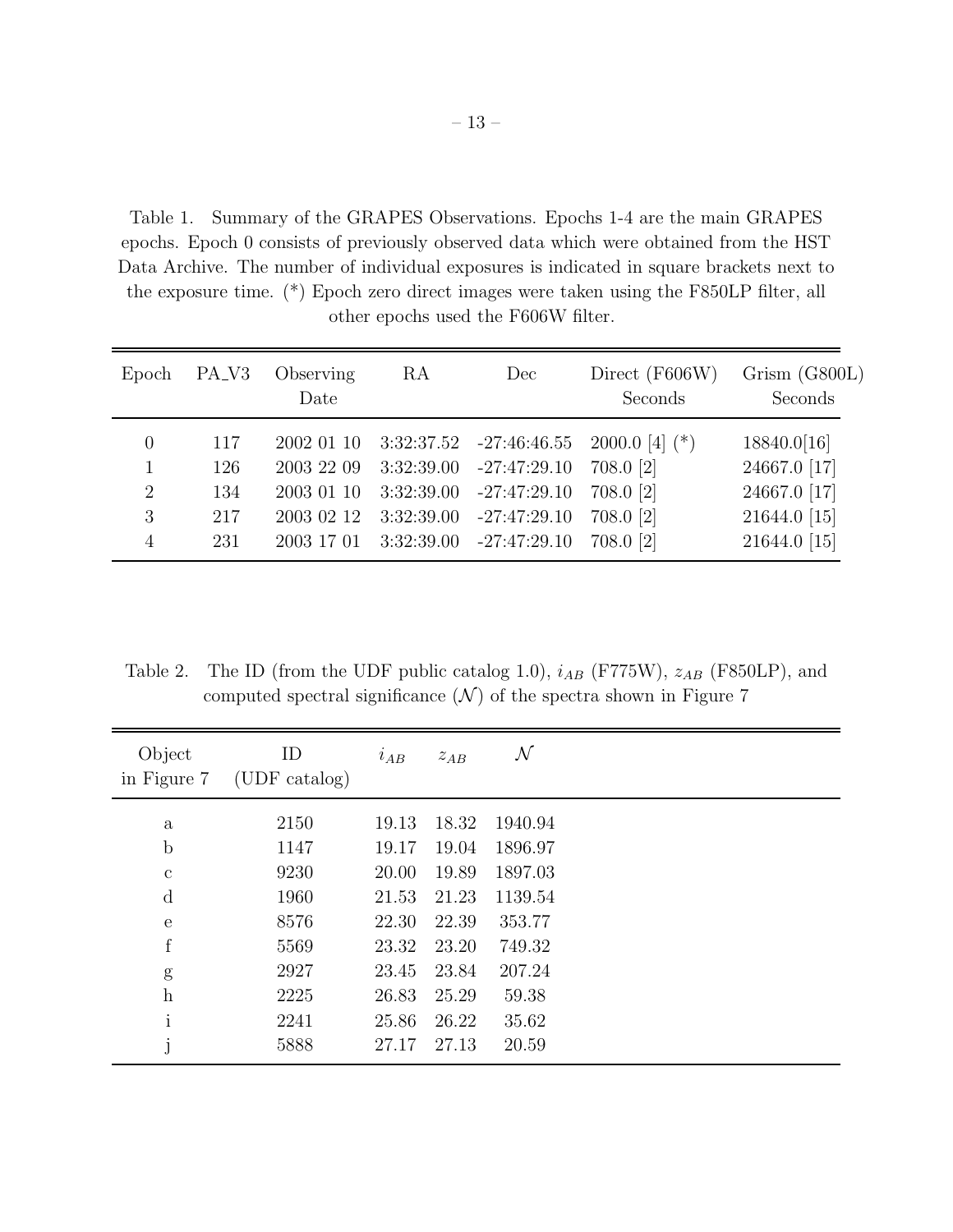- Dickinson et al. 2003, ApJ, 600, L99
- Fan, X., et al. 2003, AJ, 125, 1649F
- Fruchter, A. S. Hook, R. N. 2002, PASP, 114, 144F
- Hack, W.J., Greenfield, P., 2000: in ASP Conference Series, Vol 216, Astronomical Data Analysis Software and Systems IX, ed. N. Manset, C. Veillet, and D. Crabtree (San Francisco, ASP), in ASP Conference Series, Vol 216, Astronomical Data Analysis Software and Systems IX, ed. N. Manset, C. Veillet, and D. Crabtree (San Francisco, ASP), 433.
- Hu,E.M., Cowie,L.L., McMahon,R.G., Capak,P., Iwamuro,F., Kneib,J.-P., Maihara, &T., Motohara,K. 2002, ApJ, 568L, 75H
- Koekemoer, A. M., Fruchter, A. S., Hook, R. N., & Hack, W., 2002, in Proceedings of the 2002 HST Calibration Workshop, ed. S. Arribas, A. Koekemoer, and B. Whitmore (Baltimore: Space Telescope Science Institute), 339
- Ouchi, M. et al. 2003, ApJ, 582, 60O
- Pasquali, A., Pirzkal, N., Walsh, J. R. 2003, "The in-orbit wavelength calibration of the WFC G800L grism" ST-ECF Instrument Science Report ACS 2003-001
- Pirzkal,N., Collodel,L., Erben,T., Fosbury,R.A.E., Freudling,W., Hammerle,H., Jain,B., Micol,A., Miralles,J.-M., Schneider,P., Seitz,S., White,S. D.M. 2001, A&A, 375, 351P
- Pirzkal, N., Pasquali, A., Demleitner, M. 2001, ST-ECF Newsletter, 29, Extracting ACS Slitless Spectra with aXe, p. 5 (http://www.stecf.org/instruments/acs)
- Riess,A.G. et al. 2004, ApJ, 600, L163
- Rhoads, J. E., Malhotra, S. 2001, ApJ, 563,5R
- Stanway, E., Bunker, A., McMahon, R., Ellis, R., Treu, T., McCarthy, P. 2003 astroph/0308124
- Steidel,C.C., Adelberger,K.L., Shapley,A.E., Pettini,M., Dickinson,M., Giavalisco,M. 2003, ApJ, 592, 728S
- Walsh, J. R., 2003, ST-ECF Instrument Science Report in preparation

This preprint was prepared with the AAS L<sup>AT</sup>EX macros v5.0.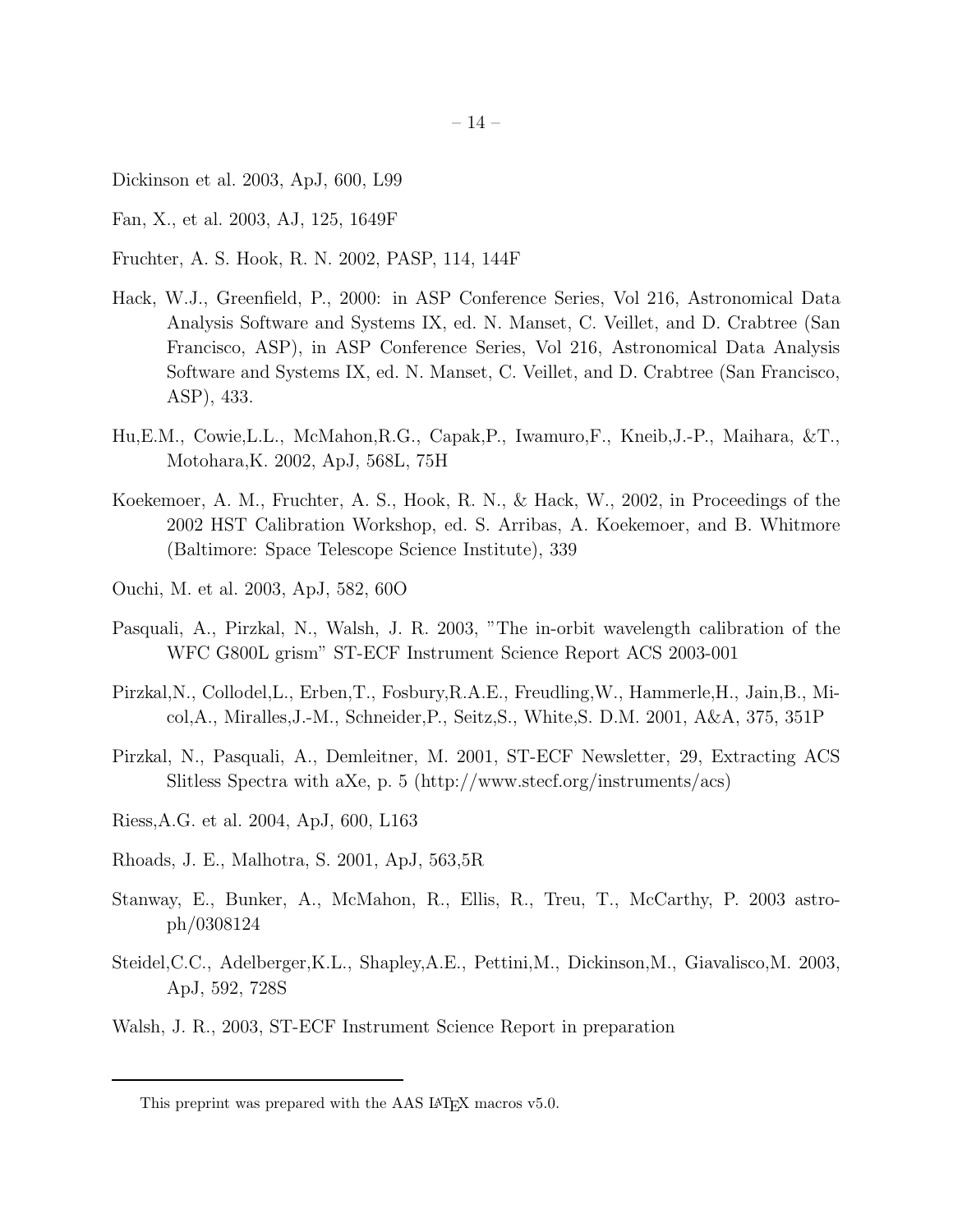

Fig. 1.— The positions of the 5 grism observation epochs discussed in this paper plotted on top of the GOODS ACS tiles. The GRAPES field matches the position of the HST Ultra Deep Field and roughly to Tile 23 of the GOODS field and ACS GOODS observation 29. North is up, East is left on this figure.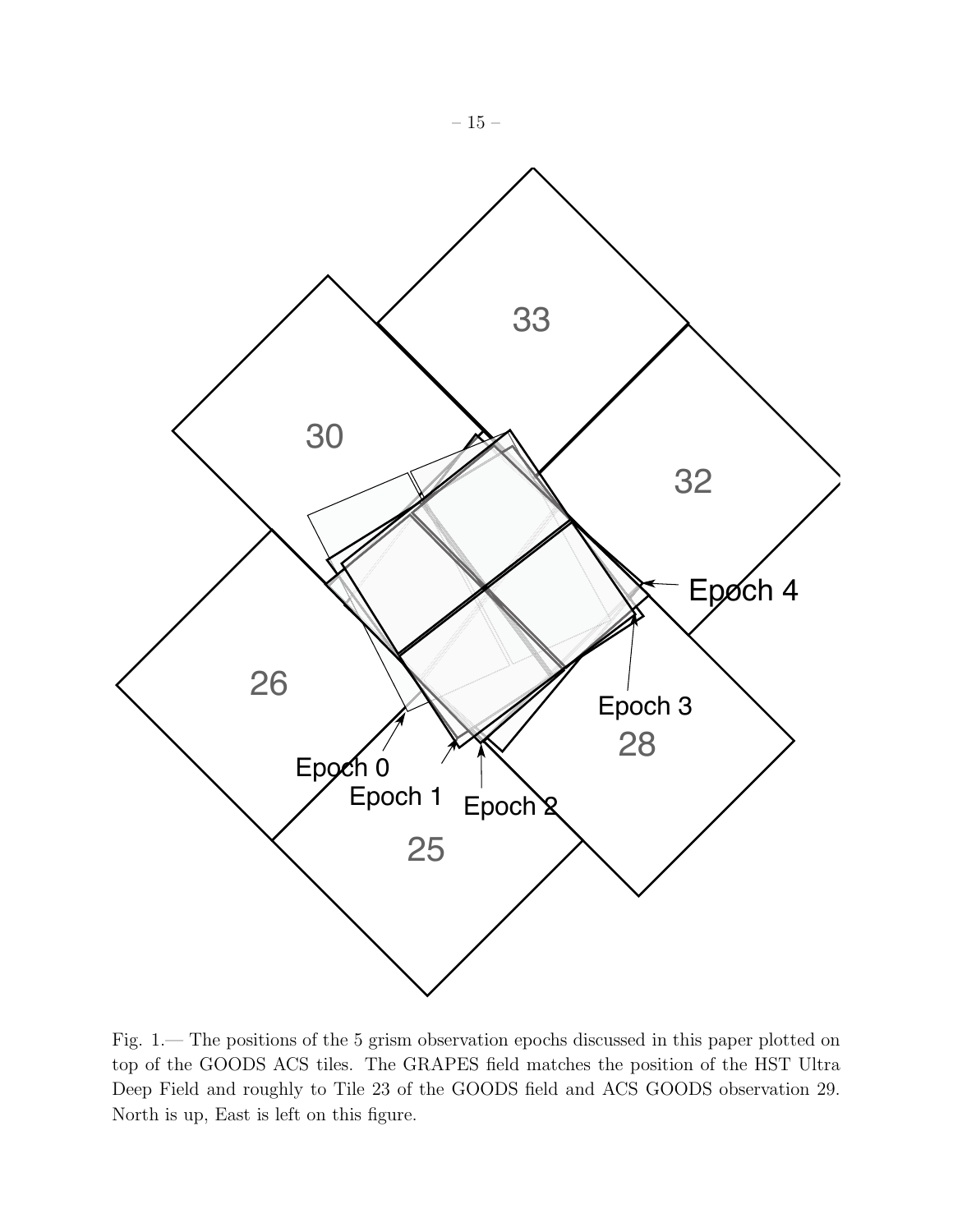

Fig. 2.— The 5 orientations used to observe the GRAPES field. The arrows represent the grism dispersion direction in each of the GRAPES epochs. The labels near the arrows refer to the GRAPES epoch 0 through 4 listed in Table 1. North is up, East is left on this figure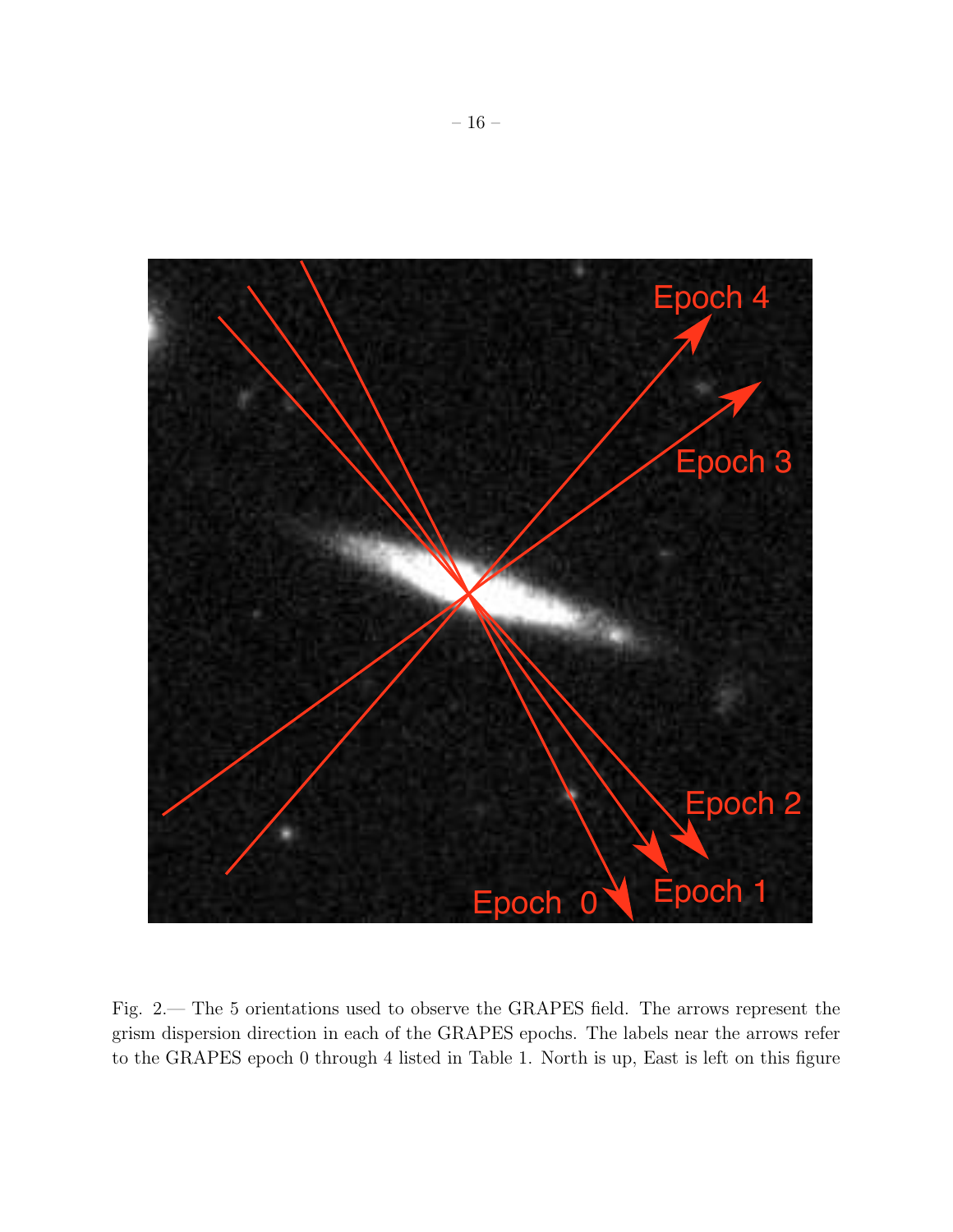

Fig. 3.— Histogram of the  $z_{AB}$  (F850LP) magnitude distribution of the GRAPES spectra. 1421 objects are brighter than  $z_{AB} = 27\,$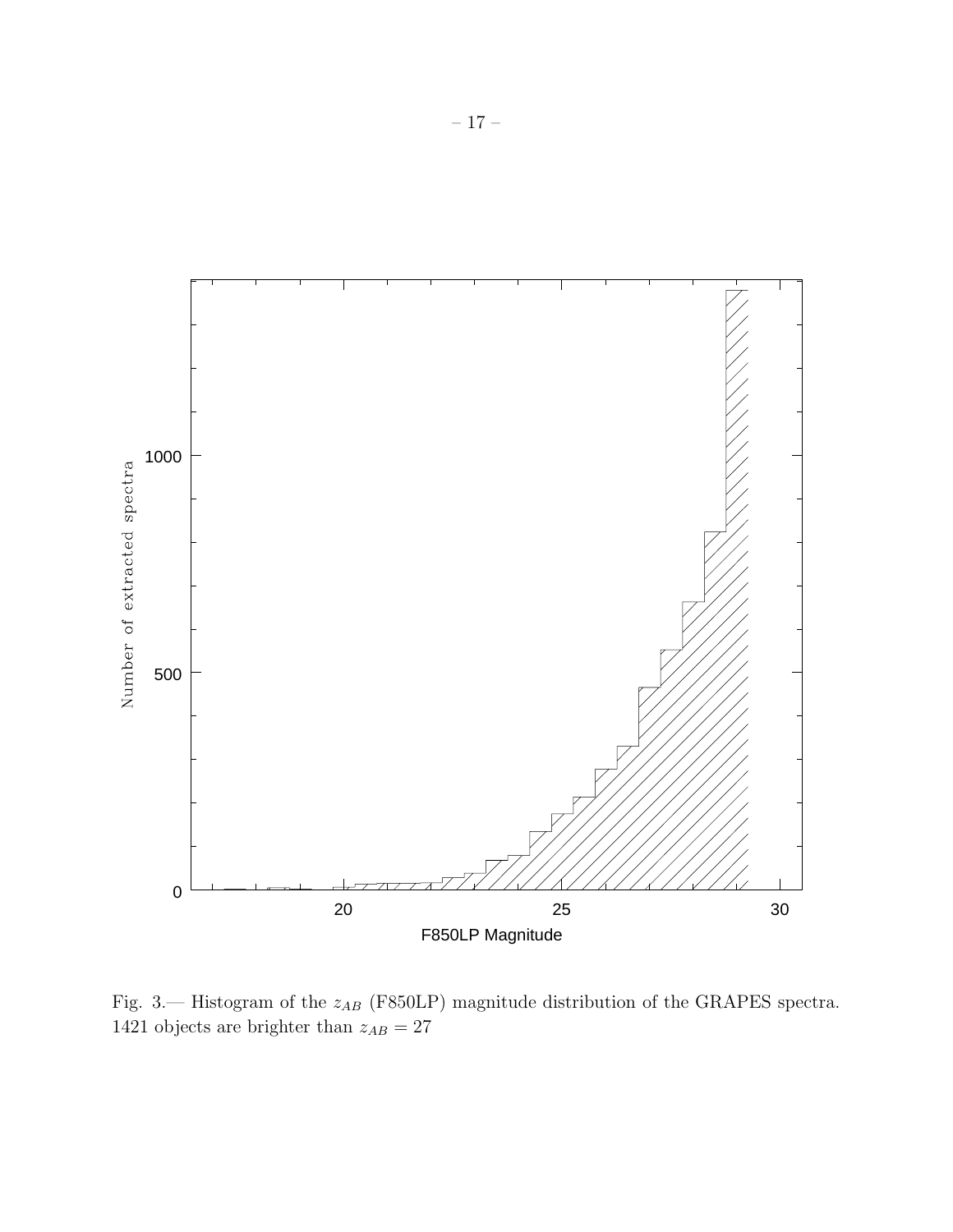

Fig. 4.— Plot showing the difference in z band magnitudes measured from the direct UDF images (z-axis) and from the calibrated GRAPES spectra. The two agree to within the Poisson noise level. The relatively small turn off in the distribution at magnitudes fainter than 26.0 is indicative of an error in background subtraction that is smaller than a few  $10^{-4}$ counts/s/pixel. The small black vertical lines at  $z=24$  and  $z=27$  are the  $\pm 1\sigma$  noise estimate of the synthetic magnitudes (which are noisier than the UDF published magnitude because they were derived from spectra which are spread over about 100 times more pixels than the ACS direct images.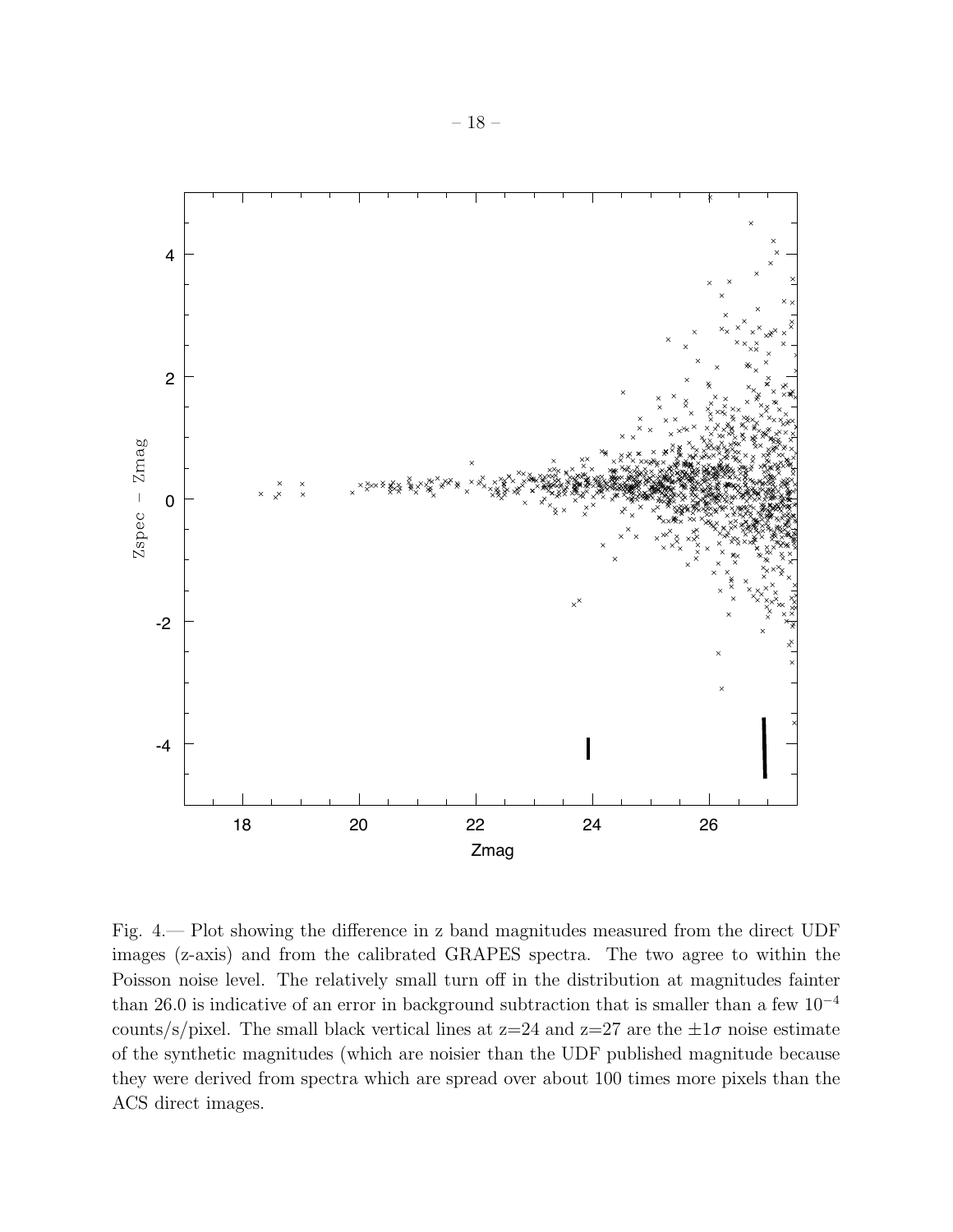

Fig. 5.— Histogram of the net spectral significance  $\mathcal N$  (Defined as the maximum cumulative  $S/N$  of a spectrum, see Section 8) of the GRAPES epoch 1 spectra.  $N$  generally correlates with the brightness of the source, except for sources with bright lines. Simulations show that  $\mathcal{N}=10$  corresponds to a  $5\sigma$  event in absence of any signal. 1680 spectra in the GRAPES epoch 1 have a value of  $N$  of 10 or above.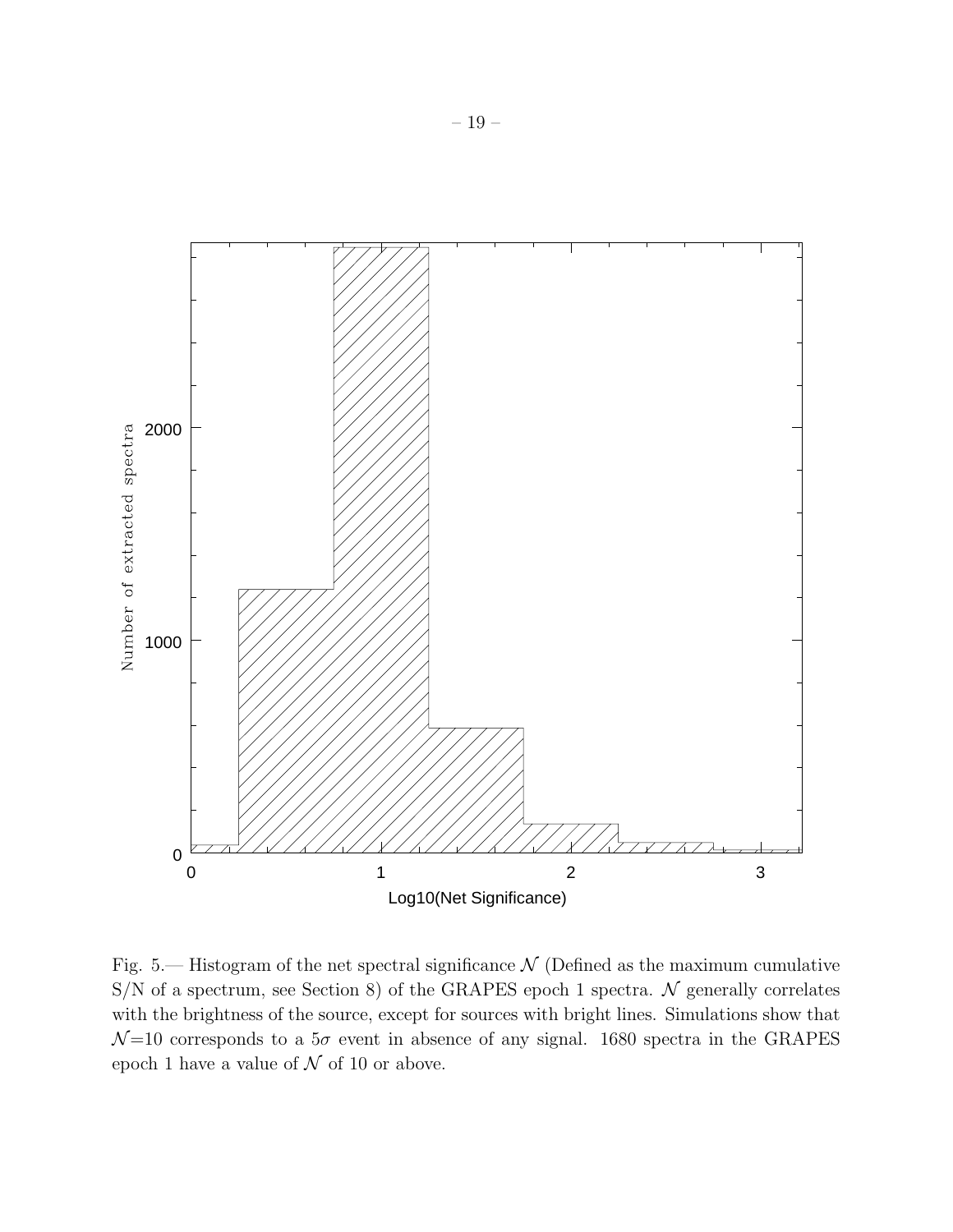

Fig.  $6$  – Plot of the net significance (defined as the maximum cumulative S/N of a spectrum, see Section 8) of the GRAPES epoch 1 spectra vs.  $z_{AB}$  (F850LP) magnitudes. The expected trend that as objects get dimmer their spectra get noisier, the measured net significance decreases on average. In this single epoch, a net significance of 10 corresponds on average to a magnitude  $z_{AB} = 26.2$ . An object of  $z_{AB} = 27.1$  with 5 such spectra coadded would have a net significance  $\mathcal N$  of 10.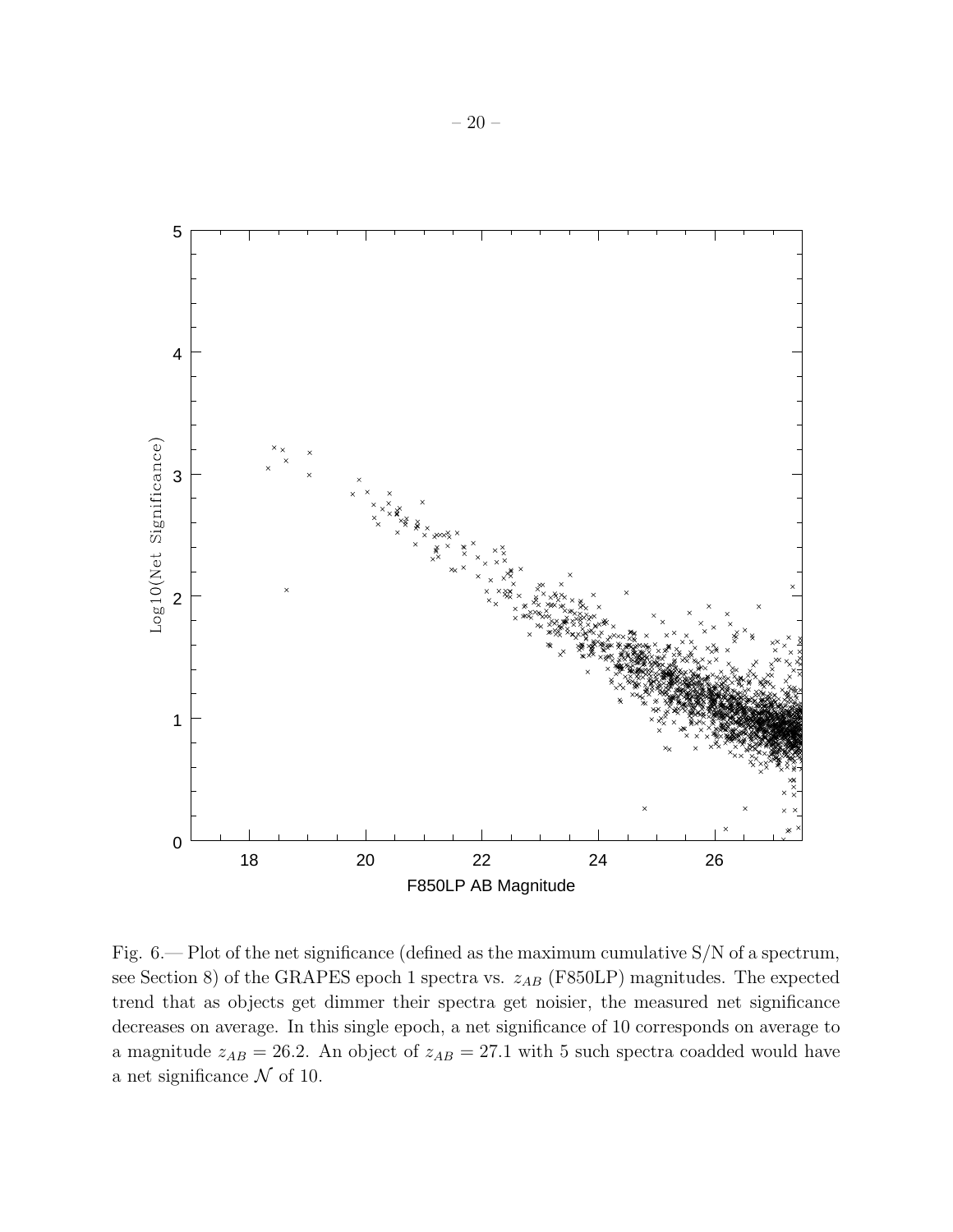

Fig. 7.— Spectra of some objects with z magnitudes ranging from 18.3 to 27.1. The individual object  $i_{AB}$  (F775W) magnitude,  $z_{AB}$  (F850LP) magnitude and spectral net significance are listed in Table 2. (a) and (c) show hot stars with  $H\alpha$  absorption, (b) is a cool star, (d) is an elliptical galaxy at  $z \sim 0.6$ , (e) through (g) and (i) are star forming galaxies at intermediate redshift including object (f) at  $z = 0.66$  which shows  $H\beta$  as well as [OII] and [OIII] , (h) is a Lyman break galaxy at  $z \approx 5.8$  and has been previously published (Stanway et al. (2003) and Dickinson et al. (2003)), and (j) is a faint continuum source near the detection limit of the GRAPES grism data.